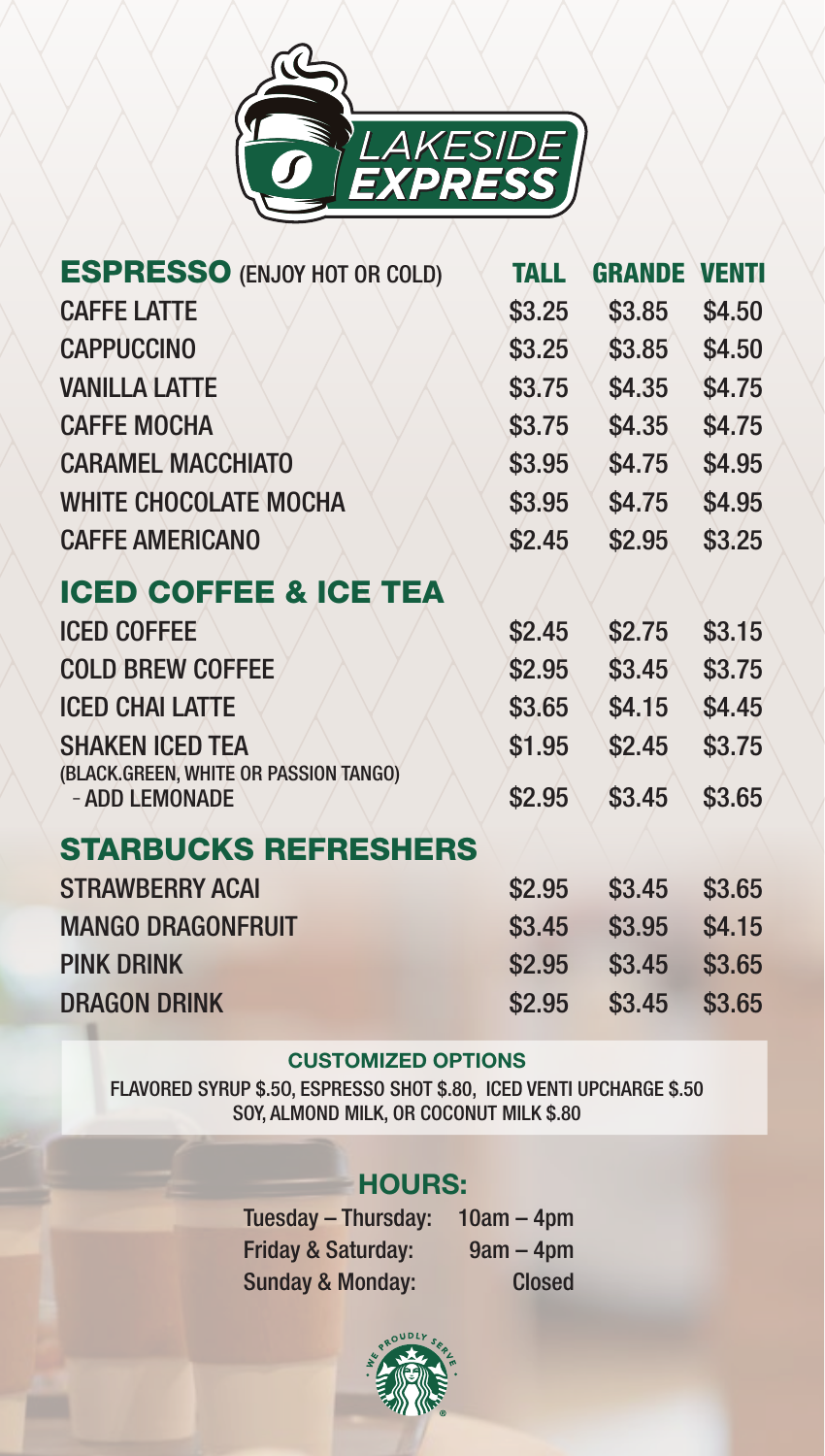

| <b>COFFEE, TEA AND MORE</b>                             | <b>TALL</b> | <b>GRANDE</b> | <b>VENTI</b> |
|---------------------------------------------------------|-------------|---------------|--------------|
| <b>EXPRESS FRESHLY BREWED COFFEE</b><br>(REG OR DECAF)  | \$1.95      | \$2.25        | \$2.45       |
| <b>CHAI LATTE</b>                                       | \$3.65      | \$4.15        | \$4.45       |
| <b>EXPRESS HOT BREWED TEA</b><br>(YOUR FAVORITE CHOICE) | \$2.25      | \$2.45        | \$2.65       |
| <b>HOT CHOCOLATE</b>                                    | \$2.95      | \$3.45        | \$3.65       |
| <b>WHITE HOT CHOCOLATE</b>                              | \$3.45      | \$3.95        | \$4.15       |
| <b>STEAMER</b>                                          | \$2.95      | \$3.45        | \$3.65       |
| <b>CRÉME (COFFEE-FREE)</b>                              |             |               |              |
| <b>WHITE CHOCOLATE CRÉME</b>                            | \$3.65      | \$4.25        | \$4.75       |
| <b>VANILLA BEAN</b>                                     | \$3.65      | \$4.25        | \$4.75       |
| PISTACHIO CRÉME FRAPPUCCINO<br>(BLENDED)                | \$4.25      | \$5.00        | \$5.75       |
| <b>STRAWBERRIES &amp; CRÉME</b>                         | \$3.95      | \$4.75        | \$5.25       |
| <b>CHAI CRÉME FRAPPUCCINO (BLENDED)</b>                 | \$4.25      | \$5.00        | \$5.75       |
| <b>DOUBLE CHOCOLATY CHIP</b>                            | \$3.95      | \$4.75        | \$5.25       |
| <b>COFFEE FRAPPUCCINO</b>                               |             |               |              |
| PISTACHIO COFFEE FRAPPUCCINO<br>(BLENDED)               | \$4.25      | \$5.00        | \$5.75       |
| <b>ESPRESSO FRAPPUCCINO (BLENDED)</b>                   | \$4.25      | \$5.00        | \$5.75       |
| <b>COFFEE FRAPPUCCINO (BLENDED)</b>                     | \$4.25      | \$5.00        | \$5.75       |
| <b>MOCHA FRAPPUCCINO (BLENDED)</b>                      | \$4.25      | \$5.00        | \$5.75       |
| <b>JAVA CHIP FRAPPUCCINO (BLENDED)</b>                  | \$4.25      | \$5.00        | \$5.75       |
| <b>EXPRESS FRESHLY BREWED COFFEE</b>                    | \$4.25      | \$5.00        | \$5.75       |
| <b>WHITE CHOCOLATE MOCHA FRAPPUCCINO</b><br>(BLENDED)   | \$4.50      | \$5.25        | \$6.00       |

#### **CUSTOMIZED OPTIONS**

FLAVORED SYRUP \$.5O, ESPRESSO SHOT \$.80, ICED VENTI UPCHARGE \$.50 SOY, ALMOND MILK, OR COCONUT MILK \$.80